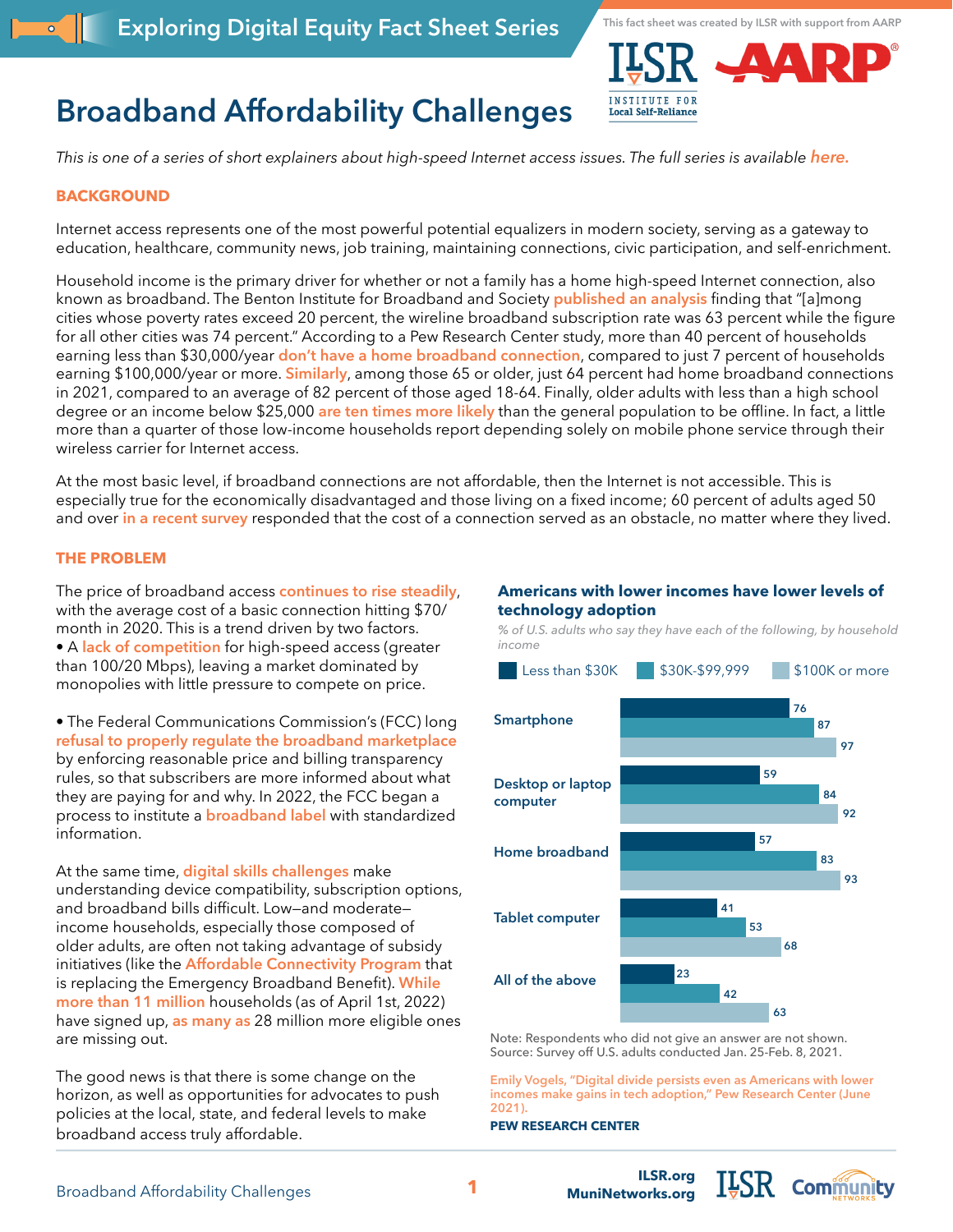## **EFFORTS AT IMPROVING AFFORDABILITY**

**Thus far, the United States has not regulated broadband prices to make access more affordable. Until recently, the primary federal acknowledgement that affordability was a barrier to access was the Lifeline benefit, a \$9.75/ month subsidy that could be used to lower the cost of a broadband subscription. [As many have pointed out o](https://www.technologyreview.com/2016/03/10/161650/the-us-governments-internet-lifeline-for-the-poor-isnt-much-of-one/)ver the years, it was insufficient.** 

**In response, some states have attempted to do it themselves. In 2021, New York passed the Affordable Broadband Act, which required Internet Service Providers (ISPs) to offer a basic plan at 25 megabits per second (Mbps) for no greater than \$15/month, or a 200 Mbps plan for no greater than \$20/month. In response, the telecommunications firms sued and a judge [issued](https://arstechnica.com/tech-policy/2021/06/ny-cant-force-isps-to-offer-15-low-income-broadband-plans-judge-rules/)  [an injunction](https://arstechnica.com/tech-policy/2021/06/ny-cant-force-isps-to-offer-15-low-income-broadband-plans-judge-rules/) against the legislation on the grounds that federal proscriptions against rate regulation overruled state law.**

**However, a handful of policy changes from recent legislation suggest a renewed federal commitment to affordability efforts. In November 2021, President Biden signed the Infrastructure Investment and Jobs Act.** 

**The legislation [established the Affordable Connectivity](https://www.brookings.edu/blog/up-front/2021/08/18/the-benefits-and-costs-of-broadband-expansion/)  Program (ACP) supported by a \$14 billion allocation, replacing the short-lived Emergency Broadband Benefit with \$30/month for qualifying households and up to \$100 for a device. Though it will require continual reappropriation, the theoretically-permanent subsidy [will help to get](https://www.aarp.org/home-family/personal-technology/info-2021/fcc-subsidy-helps-broadband-internet-access.html) and keep low-income households earning up to 200 percent of the federal poverty level online.** 

**Also included in the legislation is more than \$42 billion specifically for broadband infrastructure, disbursed via the states through block grants. While the final rules have not yet been adopted by the National Telecommunications and Information Administration (NTIA), [the legislation requires that](https://www.benton.org/blog/largest-us-investment-broadband-deployment-ever) any new networks** 

**built using the funds have at least one low-cost option, with information about it available via a public portal that will also let households determine their eligibility. The legislation also requires that Internet Service Providers (ISPs) adopt a standardized broadband nutrition label that clearly outlines both pricing and service offerings, a pro-market move that improves competition and addresses the [confusing broadband](https://ilsr.org/wp-content/uploads/2021/11/report-broadband-network-transparency.pdf )  [pricing practices created by the monopoly providers](https://ilsr.org/wp-content/uploads/2021/11/report-broadband-network-transparency.pdf ).**

#### **Finally, [the latest round of broadband infrastructure](https://www.usda.gov/reconnect)**

**[funding](https://www.usda.gov/reconnect) announced through the Department of Agriculture's ReConnect Program indicates a preference for community-driven and locally-owned solutions, which tend to result in [more affordable connections](https://cyber.harvard.edu/publications/2018/01/communityfiber). Not only that, it includes \$350 million in funding explicitly for Tribal governments and socially vulnerable communities, with no local match required.** 



Becky Chao, Claire Park, and Joshua Stager, "The Cost of Connectivity," Open Technology Institute (2020): **[https://www.newamerica.org/oti/](https://www.newamerica.org/oti/reports/cost-connectivity-2020/) [reports/cost-connectivity-2020/](https://www.newamerica.org/oti/reports/cost-connectivity-2020/)**